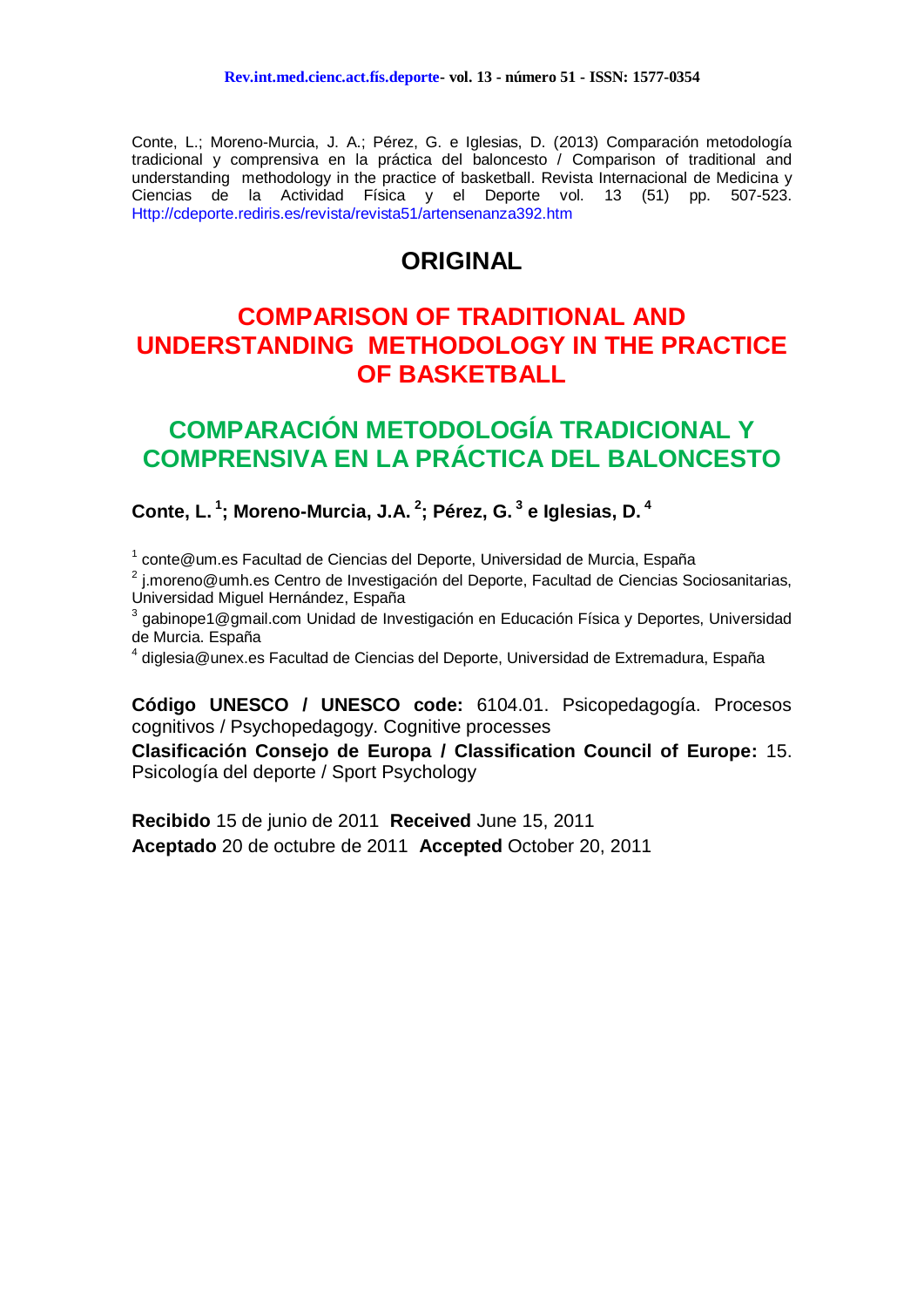## **ABSTRACT**

The aim of this study was to compare the teaching of basketball by means of an understanding methodology and a traditional one with regard to ball control, decision-making and execution in a real game situation in the field of shooting, dribbling and passing. The sample consisted of 24 subjects aged between 8 and 11 years with one year's experience in basketball, across a control group and an experimental group. To assess performance in a real game situation, we used the protocol developed by French and Thomas (1987). A MANOVA was conducted to check if there were differences between groups and an ANOVA of repeated measures to see if there were changes in the dependent variables after intervention. The understanding education group performed better than the traditional teaching group in the three analysed variables.

**KEY WORDS**: basketball, teaching, cognitive process, decision-making.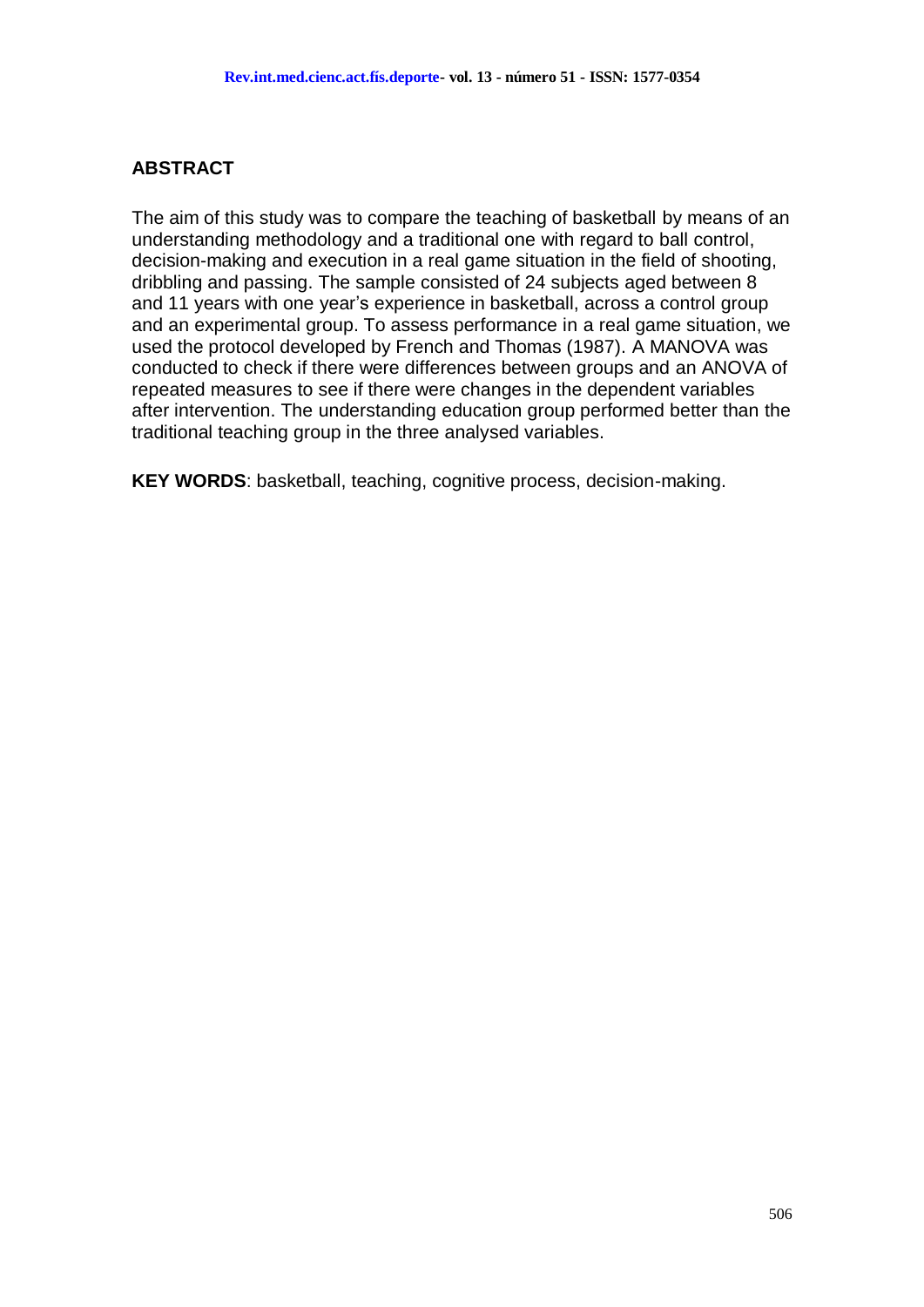#### **RESUMEN**

El objetivo de este estudio ha sido comparar la enseñanza del baloncesto según una metodología comprensiva y otra tradicional, sobre control del balón, toma de decisiones y la ejecución en situación real de juego, de las acciones de lanzamiento, bote y pase. La muestra era de 24 sujetos entre 8 y 11 años, con un año de experiencia en baloncesto y distribuidos en grupo control y experimental. Para valorar el rendimiento en situación real de juego se utilizó el protocolo desarrollado por French y Thomas (1987). Se realizó un MANOVA para comprobar si existían diferencias entre los grupos y una ANOVA de medidas repetidas para conocer si había cambios en las variables dependientes tras la intervención. El grupo de enseñanza comprensiva obtuvo mejores resultados que el de enseñanza tradicional en las tres variables analizadas.

**PALABRAS CLAVE:** baloncesto, enseñanza, procesos cognitivos, toma decisiones.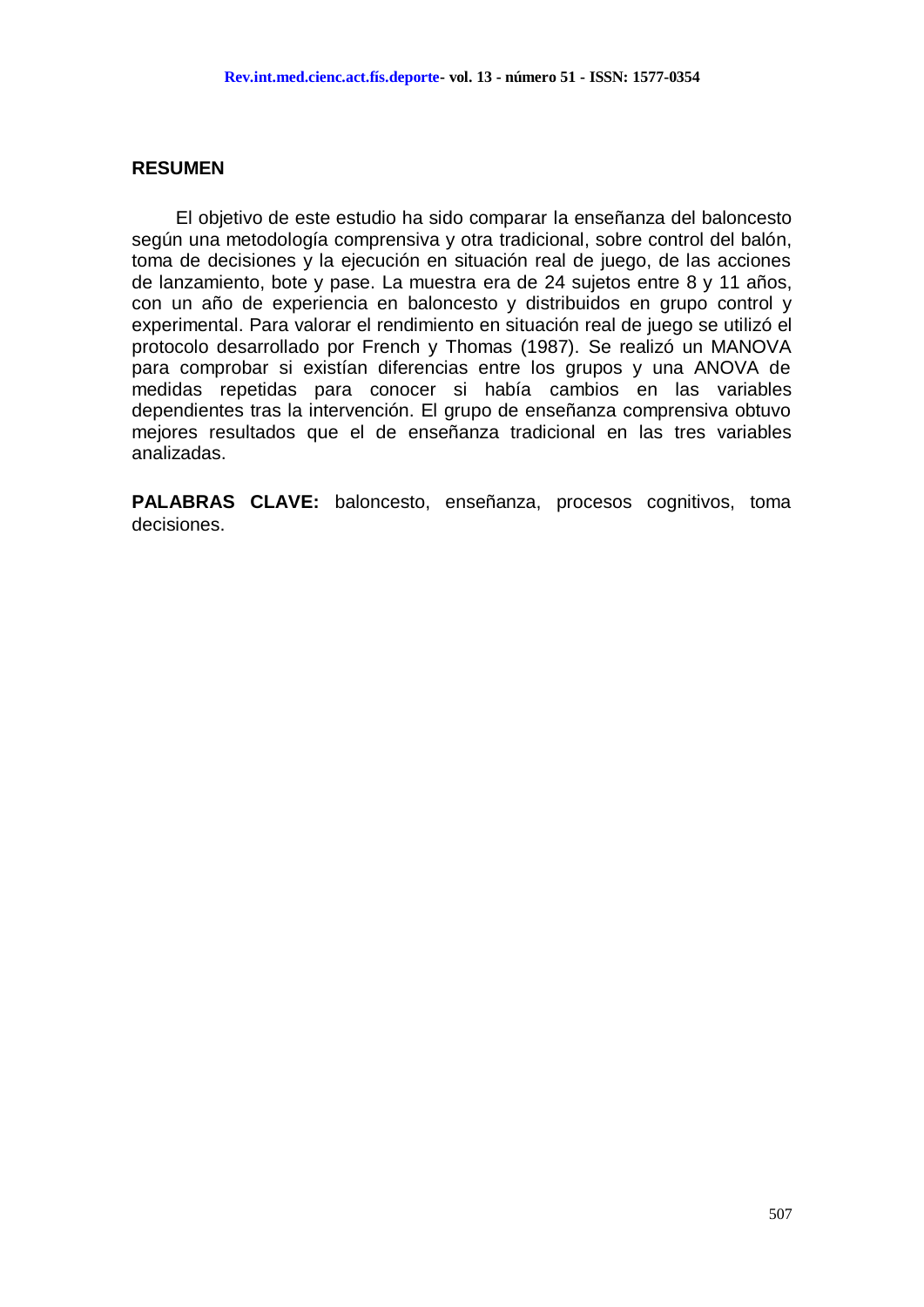#### **INTRODUCTION**

The sport has great complexity since the motor response can be varied widely and depends on factors such as time, speed of processing and external perception for execution, these being fully significant in this process. There are two very important factors to explain this (Thomas and Thomas, 1994). First, the cognitive processing required by sports activities that have a high time pressure in team sports where players have to make quick decisions on their performance. Secondly, knowing how to solve a particular game situation does not necessarily imply knowing how to carry it out in a real game situation; it is what we call the "knowing when" and "how" sporting tasks. A player can have high levels of specific knowledge to solve a situation, but not a correct grasp of the skills needed to implement it. (McPherson & French, 1991; McPherson and Kernodle, 2003). Therefore, the quality of decision-making in a game situation is as important as the execution of motor skills, both being crucial to the output of the game (Blompvist, Luhtanen, and Laakso, 2001; Thomas, 1994).

In the last two decades, lines of research have been developed that have led to educational programmes for analysing and trying to understand the cognitive processes used in games and sports. The origin of this line of research is found in the work of Bunker and Thorpe (1982) and the Teaching Games for Understanding (TGFU), which has continued in the work of Alison and Thorpe (1997), Light and Fawns (2003) and Webb and Pearson (2008). Other variations of this research are "Game Sense" (ASC, 1999), "Play Practice" (Launder, 2001), "Games concept approach" (Wright, Fry, McNeill, Tan, Tan & Schemp, 2001, cited in Light, 2003) and most recently "Playing for Life" (ASC, 2005). The TGFU indicates that the key is to put the player in a situation where tactics, decision-making and problem solving are the most important. The understanding of the game is the determining factor in this approach (Bailey and Almond, 1983), and being a good performer is not the only condition required in order to be effective in the game, but it is essential to understand how, when and where to use the technique. Understanding the game should lead the player to consider the "why" do something before the "how" (Hopper and Kruisselbrink, 2001).

Teaching players to make correct decisions when playing is a complex task (Turner & Martinek, 1995). There is empirical evidence that shows that knowledge is an indicator of skill directly connected to tactical behaviour (Iglesias, Moreno, Santos-Rosa, Cervelló, & del Villar, 2005; McPherson & Thomas, 1989; Ruiz & Arruza, 2005). Recently, there have also been studies that demonstrate that it is possible to intervene in this factor in situations unconnected to the game and achieve improvement in the actual competition situation (Brooker, Kirk, Braiuka y Bransgrove, 2000; Iglesias, 2006; de la Vega, del Valle, Maldonado, & Moreno, 2008). However, mastery of technique is necessary to implement strategies in the game (Rink, 1996, 2001), but Thorpe, Bunker and Almond (1986) and Webb and Pearson (2008) suggest that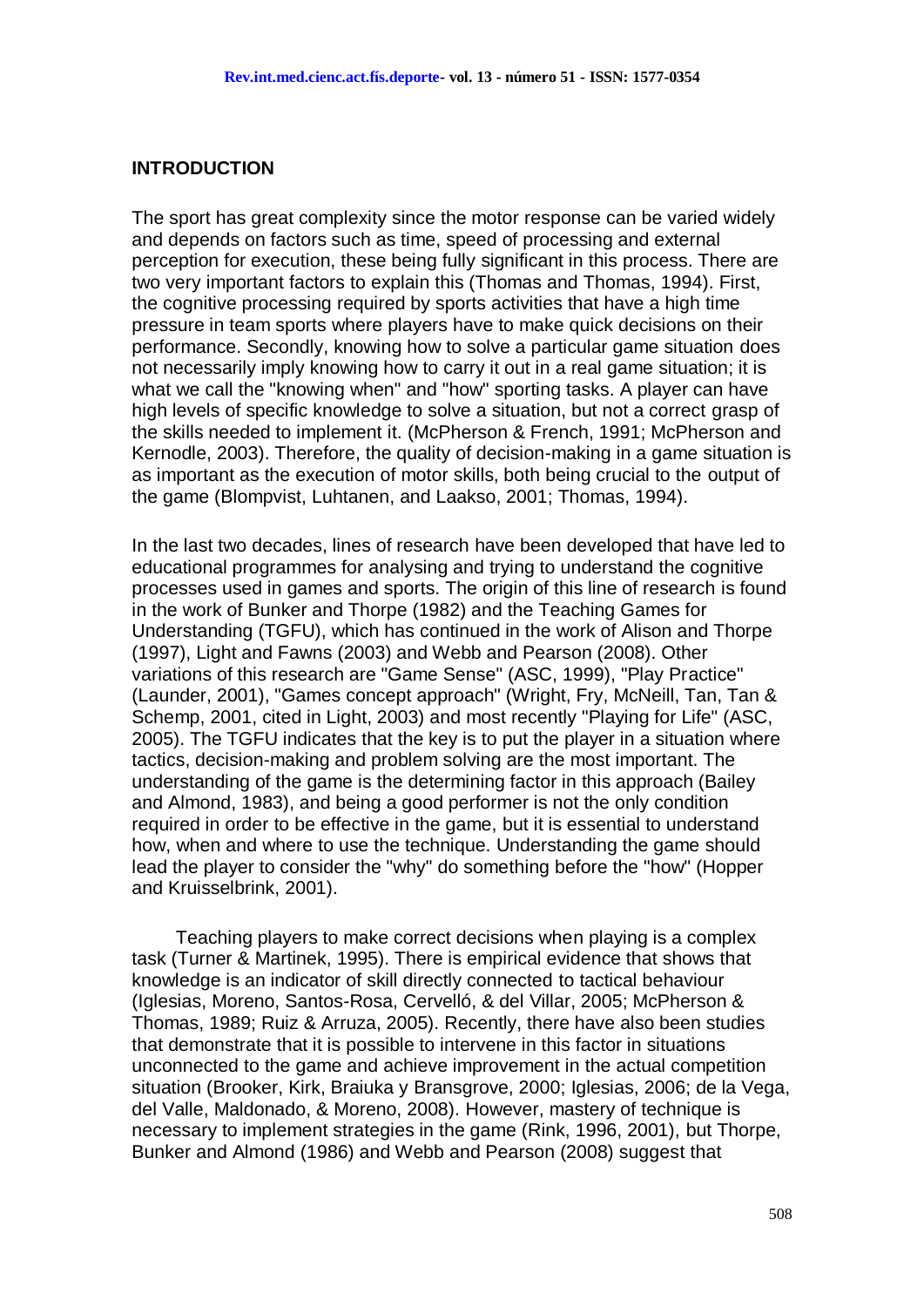evaluation and understanding of the game and tactical knowledge development must precede the development of motor skills of the game. This approach to teaching for understanding, according to the TGFU research, emphasizes the role of knowledge and understanding (Bunker and Thorpe, 1982; Light and Fawns, 2003).

With this model, the teaching focuses on the practice of modified games that contain the basic features of the game. General strategies are introduced with the aim of developing tactical knowledge of the game and decision-making ability concerning "*why*", "*how*" and *"what to do"*. Skill execution is only started once the player shows that he is ready and knows a specific strategy.

Therefore, emphasis is laid on practical learning in real game situations (Hastie, 1998; Webb y Pearson, 2008). With this methodology, the subject performs a more important role in determining what is processed, how it is processed, and, therefore, how he learns, leading to more adaptive results (Morgan, Kingston, & Sproule, 2005). Studies under TGFU do not confront methodology focused on technique as opposed to studies focused on understanding. The key according to Hopper and Kruisselbrink (2001) is knowing how to separate learning the techniques from learning the tactics, because in many cases to solve a tactical situation takes a few technical resources (Rink, French, and Graham, 1996). According to these authors there are some vital aspects to be considered in all investigations on this subject: the skills and strategies are linked, tactical ideas are acquired through play, the initial level of the game has to be cooperative and the sport has its own strategies and is very contextual.

Consequently, the coach's purpose in this context is to design learning activities and experiences that encourage players to discover principles and concepts by themselves, so that these concepts can be transferred to other situations where they can be applied (Iglesias, Cárdenas, & Alarcón, 2007; Méndez, 1999, 2005). However, Chandler and Mitchell (1991), and McMorris (1998) observed that there was not enough empirical evidence to support the idea that a focus on games for understanding was more effective than other methods.

Longitudinal studies have been performed in this research area in which different methodological teaching models have been compared with the aim of solving one of the major enigmas in sport coaching: what is the best way of teaching sport? Different types of sports have been studied in this paradigm: net and wall sports (French, Werner, Rink, Taylor, & Hussey, 1996; Gabriele & Maxwell, 1995; Griffin, Oslin, & Mitchell, 1995; Harrison, Blakemore, Richards, Oliver, Wilkinson, & Fellingham, 1998) and invasion sports (García y Ruiz, 2003; Tallir, Musch, Lenoir, y Valcke, 2003; Brooker, Kirk, Braiuka, y Bransgrove, 2000), field sports and batting sports (Butler, Griffin, Lombardo and Nastasi, 2003) and finally white or target sports (Webb, Pearson and Forrest, 2006). These sports have different operating structures, and formal relationships that make it very difficult to make comparisons on transfers and comprehensive learning.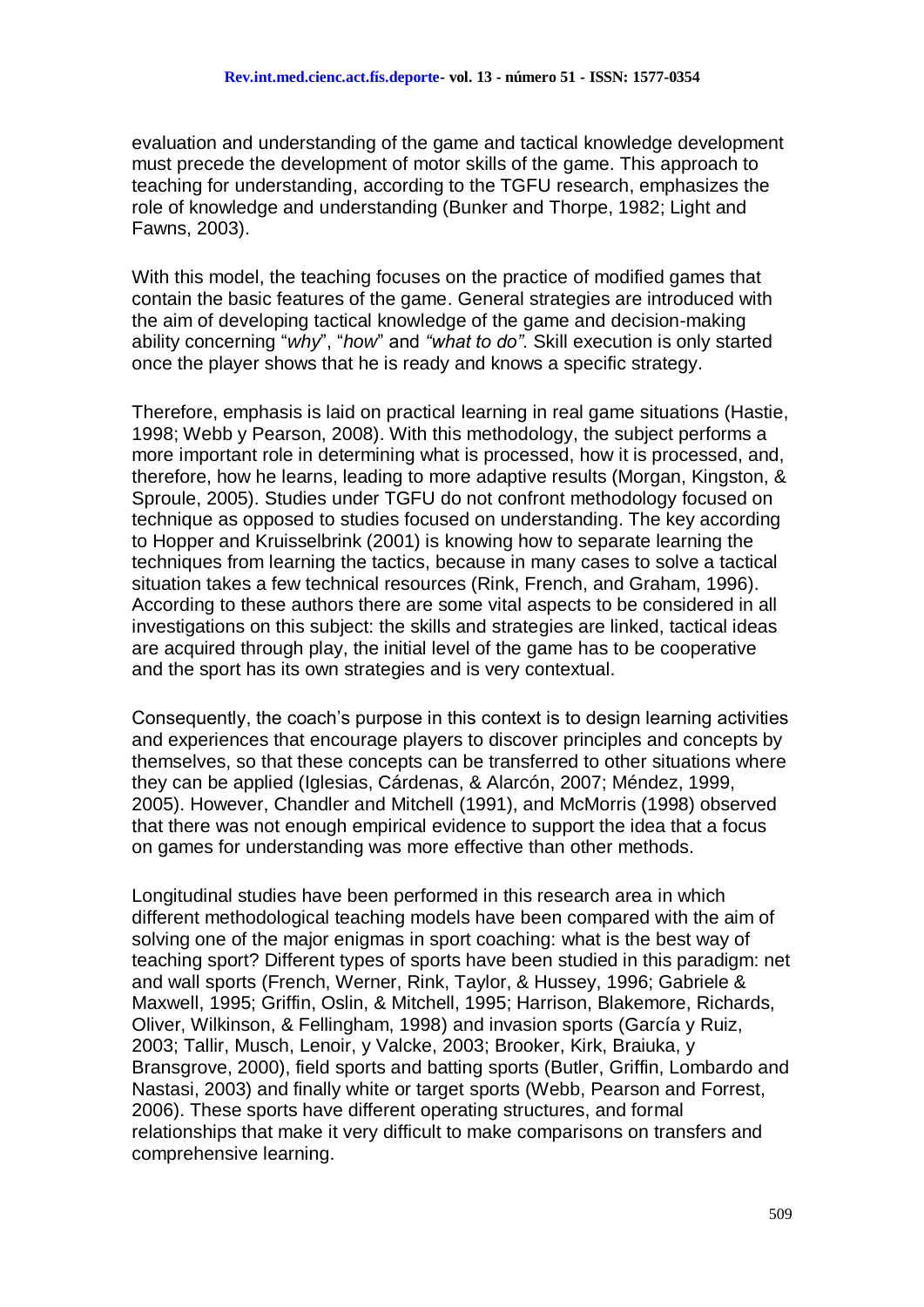However, the results of this research have been inconsistent. Turner and Martinek (1992), in their study of field hockey, did not discover any significant differences in either declarative and procedural knowledge or in the development of technical skills when applying and comparing the traditional teaching model with the understanding model. By contrast, Griffin et al. (1995) in volleyball, Turner (1996) in field hockey and García and Ruiz (2003) in handball found that declarative knowledge was significantly higher in the understanding group when they compared it with the control and the traditional teaching groups. None of these studies (García & Ruiz, 2003; Griffin et al., 1995; Turner, 1996; Turner & Martinek, 1999) found significant differences between the technical and understanding groups in terms of performance in specific skill tests and in game execution. On the other hand, McPherson and French (1991) showed that technical improvement was much influenced by direct instruction. In their study, tennis players improved their execution technique only after receiving direct instruction on the technique. Other research found advantages in favour of the tactical group for the decisionmaking component (Allison & Thorpe, 1997; Gabriele & Maxwell, 1995; Griffin et al., 1995; Mitchell et al., 1995). In every piece of research the difference in relation to the enjoyment of the participants in the understanding-orientated group is very significant (Brooker et al., 2000, Webb et al., 2006).

In accordance with Rink, French, and Tjeerdsma (1996), inconsistencies in the results found in the specific bibliography can be explained, in part, by the difference in the research designs. The various sports in which the studies took place, the participants' different ages, the differences in the length and nature of intervention and the selection of different variables for the research are the reasons that make direct and valid comparison among the studies difficult.

Therefore, research performed on methodological sport coaching models indicates that the current status of the issue is clearly controversial (Doods, Griffin, & Placek, 2001; Griffin & Butler, 2005), making it necessary to carry out further studies to help clarify this data. The purpose of this study was to compare the technical or traditional model with the understanding model in teaching basketball, with regard to the effect caused in game performance, categorised on the basis of ball control, decision-making and execution variables for the actions of shooting, passing and dribbling according to the French and Thomas instrument (1987).

## **METHOD**

#### *Participants*

The sample consisted of a total of 24 basketball players aged between 8 and 11 years, when the process of psychological maturation begins (M = 9.1 years, SD  $= 1.2$ ), divided into two groups: understanding (n = 13) and traditional (n = 11). All players started with one year's experience in federated official competition,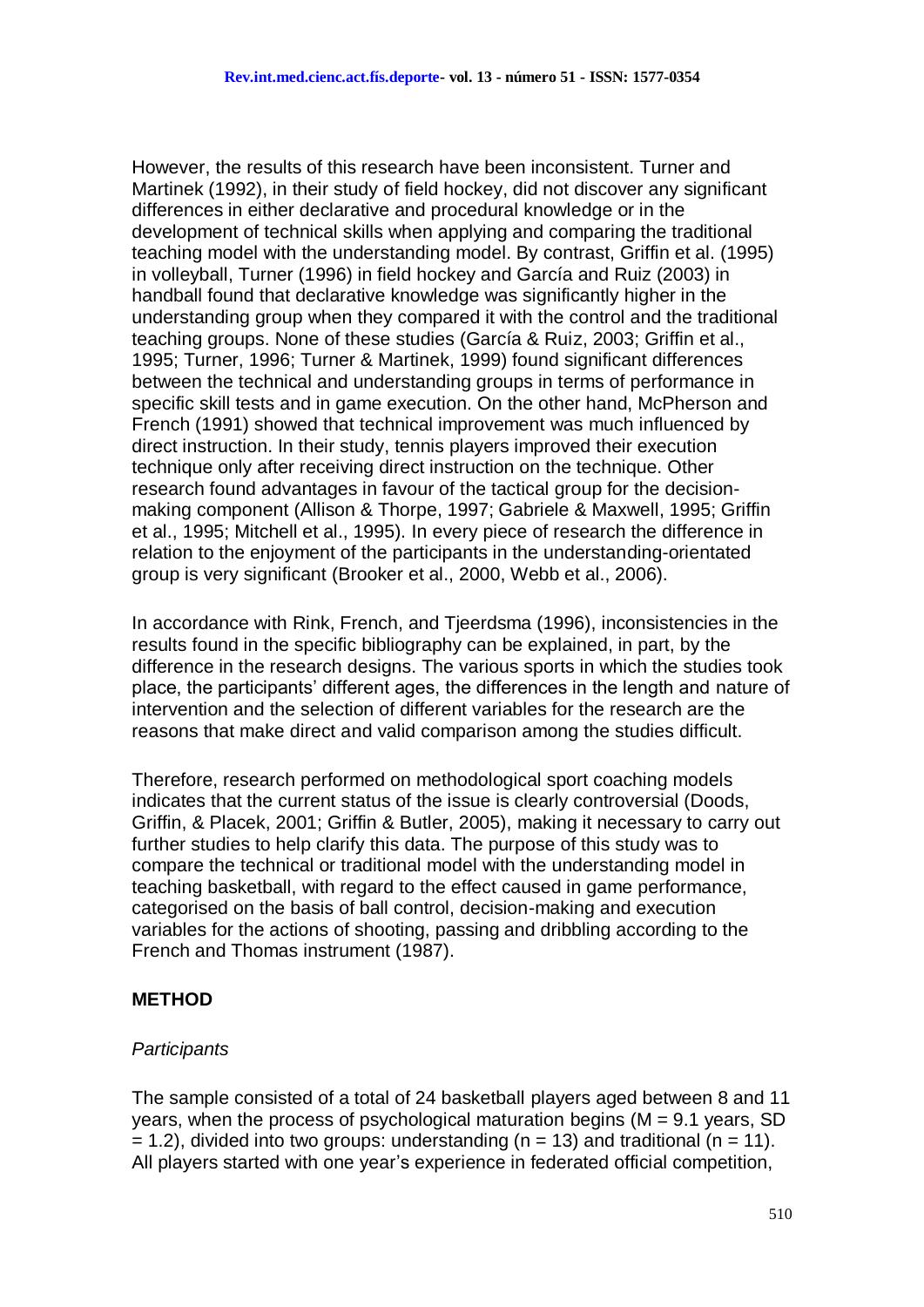all observed matches were federated and training took place three days per week.

The different ages of the participants in the research is an important variable to relate results. Tests by Rink et al., (1996) indicate that 12 is the most suitable age to handle abstract concepts of tactics in sports. At this point in our research we used youth aged between 8 and 11 years with the limitations which that entails.

#### *Instruments*

*Observation protocol of the player's individual performance in possession of the ball in an actual game situation.* Given that the sample used was in the initial stages of basketball, the instrument by French and Thomas (1987) was used to measure the basketball player's performance in possession of the ball in a real competition situation. The authors propose three categories for the assessment of individual performance: total, correct and incorrect ball control, decisionmaking and execution with regard to passing, dribbling and shooting. The observation took place during basketball matches in federate competition, thirtyfive sessions lasting an hour, in normal conditions with individual defence from midcourt. The first ten minutes of each player's game were analysed according to the instrument protocol used (García & Ruiz, 2003; Turner & Martinek, 1999). The analysis was performed using a video recording of the match to facilitate identification of the different aspects to be recorded.

The collaborators chosen for the programme had prior experience of over five years coaching with training groups in official competitions with groups of similar age and characteristics (Graham, French, & Woods, 1993) and were national coaches, trained to level III. They were coached prior to the intervention to identify the most relevant categories and their assessment in the coaching sessions. A sample of 10 minutes of footage was used during five coaching sessions that did not form part of the intervention for that purpose. During the observations, model situations were identified for every category and the items they consisted of. Next, segments of this practice were observed and coded independently, until they attained an interobserver concordance level of 90% in each segment. The recordings were made in every one of the groups at both the beginning and the end. Some good results were obtained in the intracoder (*r*  $=$  .89,  $p > 0.05$ ) and intercoder ( $r = 0.92$ ,  $p > 0.05$ ) reliability and validity tests.

*Coach's Behaviour.* In order to examine the coach's verbal interaction with the players in the understanding and traditional teaching groups, an applied programme session was filmed and the coach's verbal behaviour was transcribed. The observations were filmed during the session before applying the second take match (post-test). The coach's verbal behaviour was coded using an adaptation of the Coaching Behavior Assessment System (CBAS) by Smith, Smoll, and Hunt (1977). The instrument was adapted to measure 12 categories of the coach's behaviour organised into two large dimensions: (a) the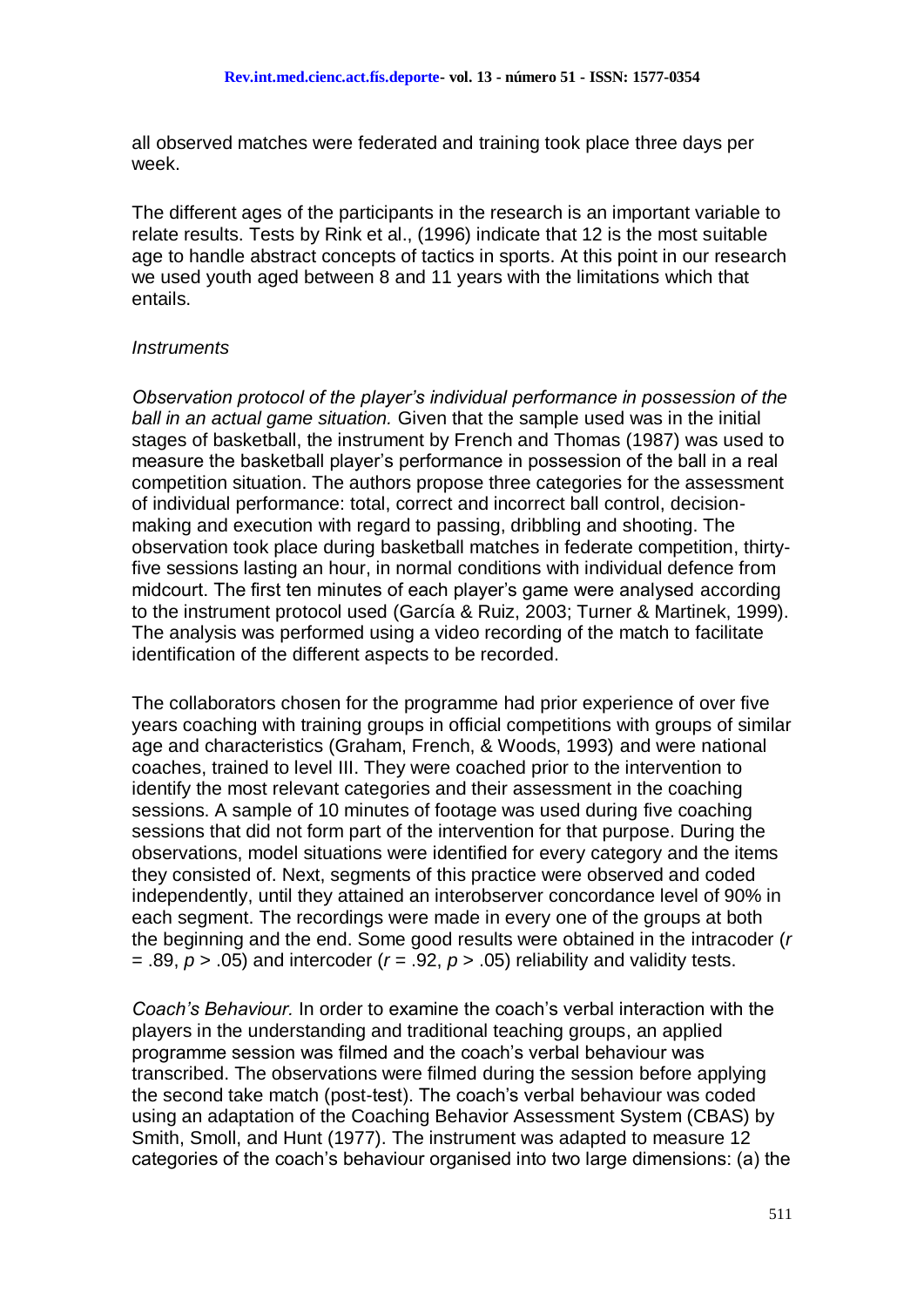coach's initial general behaviour and (b) the coach's behaviour when he responded to the player's performance. The first dimension included teaching technique, organisation, general communication and encouragement. The second dimension involved the responses of consolidation and nonconsolidation when performances were correct, and reaction to mistakes, including reinforcements, instruction technique, penalties and lack of response. Previous research (Goudas, Biddle, Fox, & Underwood, 1995; Wallhead & Ntoumanis, 2004) on teaching styles, selection of tasks and students' motivation had already used the CBAS to measure the consistency of the coach's behaviour in different intervention programmes.

The transcription of the footage was coded by the researcher and another person, a second researcher who did not know the purpose of the study. The second researcher was trained prior to the intervention to identify the most relevant categories of the coach's behaviour in the adaptation of the CBAS. A sample of 10 minutes of footage was used during five coaching episodes that did not form part of the intervention. During the observations of the first two coaching episodes, model situations were also identified for every category in the coach's behaviour. Next, coaching segments were observed and coded independently, up to an interobserver concordance level of 90% in each segment. After this criterion was obtained, every intervention example was coded independently. The coach had to use positive reinforcements, encouragement, feedback, control maintenance, general instructions and organisation for the intervention to be teaching for understanding. While in the traditional teaching model the coach gave feedback by means of negative comments, inappropriate exclamations and lost control at times. The reliability was .79 for the intervention programme in teaching for understanding, and .82 for traditional teaching.

#### *Design*

A quasi-experimental pre-post design was implemented with two experimental groups in thirty-five sessions lasting an hour each (three months of intervention). Similar basic learning contents were implemented in these groups using the two models proposed. Pre-treatment and post-treatment assessment was performed. The independent variable was formed by the different intervention programmes that were administered, whilst basic sport competence in basketball (ball control, decision-making and technical execution in passing, dribbling and shooting) was measured for the dependent variable.

*Traditional teaching model.* This model was based on the use of exercises and game play, which began with the simple execution of a technical move in decontextualized game situations until a complex move was attained (analytical strategy). The coach was responsible for offering correct execution models (through demonstrations) and answers to any problems that arose (corrections).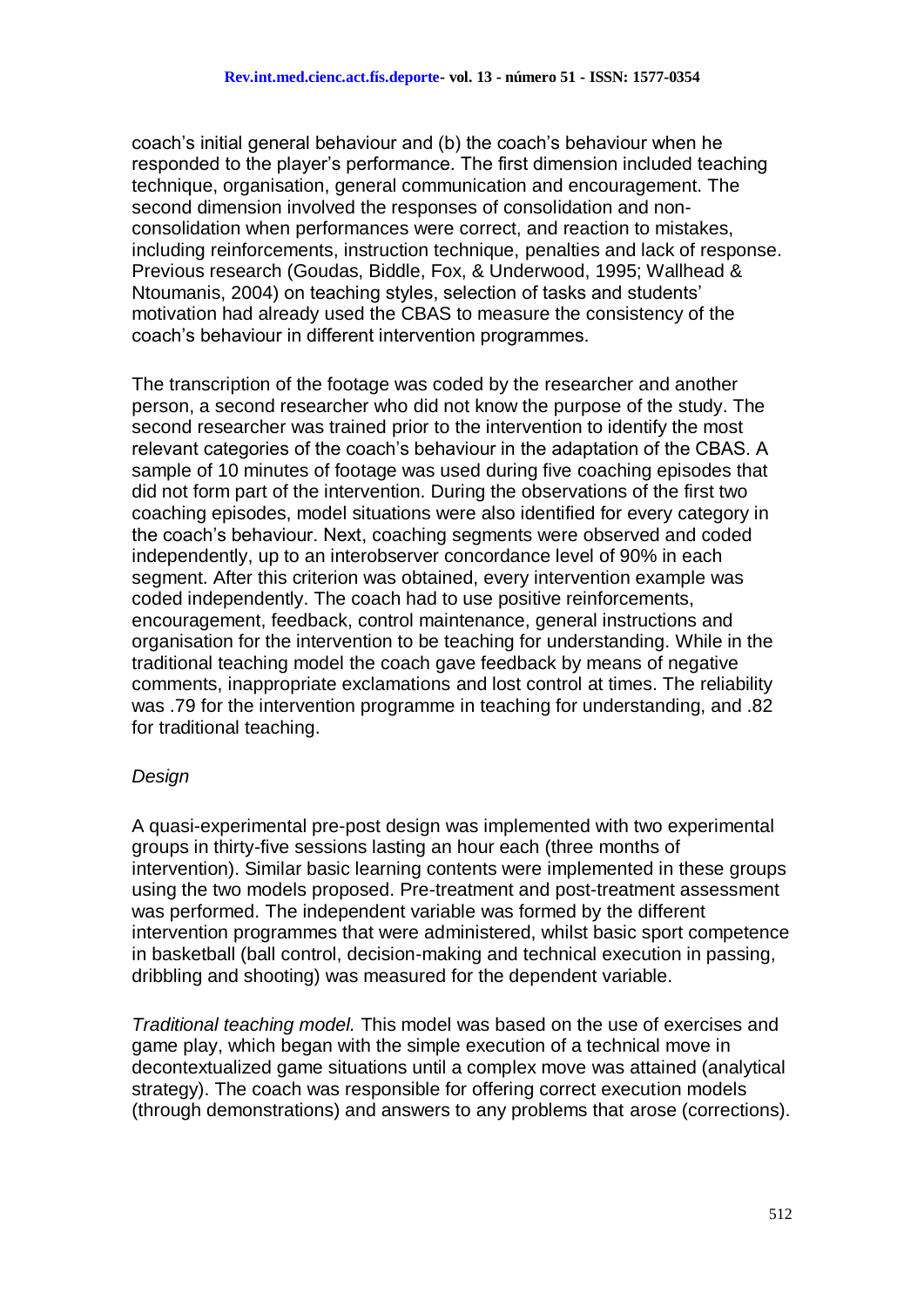*Teaching for understanding model.* It was based on a proposal focused on understanding the tactics of basketball actions through similar games, according to the methodology Teaching Games for Understanding (TGFU) developed by Bunker and Thorpe (1982) and active learning through indirect strategies of tactical and technical aspects of basketball by means of investigation. Several questions were raised in the sessions about the contents of basketball and requirements connected to the techniques needed to solve the game's problems, with the players themselves having to find answers and solutions. A mixed programme was used (guided discovery and problem solving). Sometimes, there was a more appropriate response and other times there could be different responses for the same problem. In guided discovery, the coach's aim was for the players to find the most effective response to the different questions (e.g. the most suitable pass in a play situation or the most correct decision by a player in possession of the ball). In the problem solving programme there were different responses that could solve the problem raised (e.g. different types of passes or shots).

### *Data Analysis*

The independent operational variable was the conveyance of basketball coaching using a teaching for understanding model and another based on a traditional model. The dependent variables were ball control, decision-making and shooting, passing and dribbling execution. A MANOVA was performed with Take 1 to check the homogenisation of the groups. After the intervention, a MANOVA was performed with the data from Take 2, to check whether there were any differences between the groups. A repeated measures ANOVA was also performed to see if there had been any changes in the dependent variables after the intervention.

## **RESULTS**

## *Preliminary Analysis*

A one-way between-groups MANOVA was performed with Take 1 (Table 1), considering ball control, decision-making and passing, dribbling and shooting execution as the dependent variables. No significant differences were found (Wilks' Lambda = .61, *F*(22, 50) = .70, *p* > .05).

|                     | <b>Understandin Traditional</b> |      |  |  |  |  |
|---------------------|---------------------------------|------|--|--|--|--|
|                     | g                               |      |  |  |  |  |
| <b>Ball control</b> | DT M DT<br>М                    |      |  |  |  |  |
| Total               | 12.69 7.22 14.72 13.34 .875     |      |  |  |  |  |
| On target shots     | 11.07 7.94 13.45 12.69 .823     |      |  |  |  |  |
| Incorrect control   | 1.61  1.66  1.27  1.00          | -836 |  |  |  |  |

**Table 1.** *Mean, Standard Deviation and P-value of the Variables of Ball control, Execution and Decision-making, Dribbling and Shooting in Initial Observation.*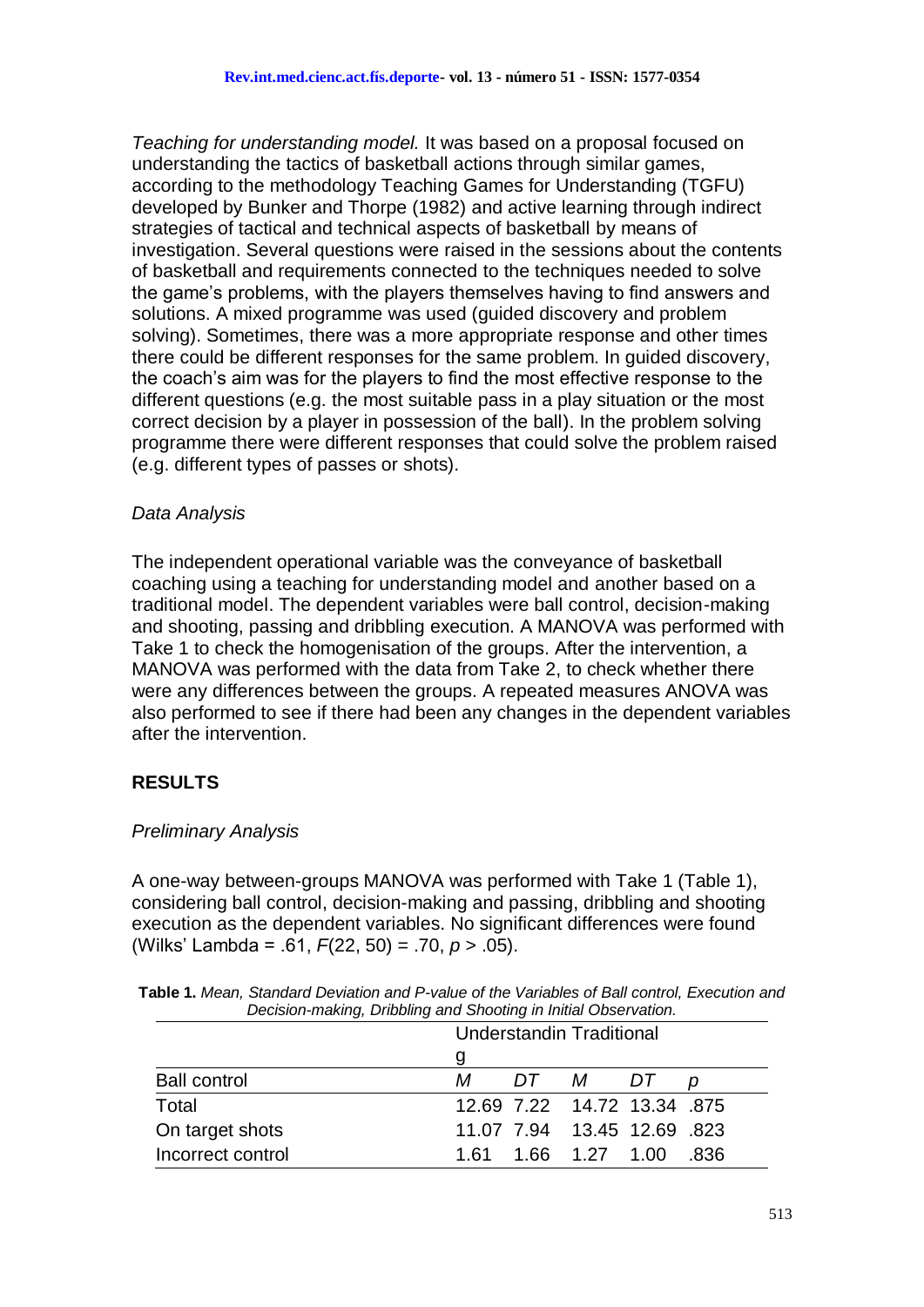| Decision-making, dribbling and<br>shooting | Μ     | DT   | М     | DT   | p    |
|--------------------------------------------|-------|------|-------|------|------|
| <b>Total passing</b>                       | 10.38 | 4.64 | 10.36 | 8.30 | .989 |
| Correct passing                            | 7.38  | 3.79 | 7.45  | 6.68 | .985 |
| Incorrect passing                          | 3.00  | 1.73 | 2.90  | 2.50 | .994 |
| Total dribbling                            | 6.30  | 5.94 | 7.36  | 7.95 | .685 |
| Correct dribbling                          | 4.61  | 5.00 | 6.00  | 6.88 | .601 |
| Incorrect dribbling                        | 1.69  | 1.88 | 1.36  | 1.62 | .766 |
| <b>Total shooting</b>                      | 3.07  | 3.32 | 6.36  | 8.34 | .304 |
| Correct shooting                           | 2.38  | 2.50 | 4.90  | 6.72 | .295 |
| Incorrect shooting                         | .69   | .94  | 1.45  | 2.11 | .436 |
| Execution of passing, dribbling and        | М     | DT   | Μ     | DT   | p    |
| shooting                                   |       |      |       |      |      |
| <b>Total passing</b>                       | 10.38 | 4.64 | 10.36 | 8.30 | .989 |
| Correct passing                            | 7.38  | 3.88 | 6.81  | 5.86 | .954 |
| Incorrect passing                          | 3.00  | 1.29 | 3.54  | 2.69 | .796 |
| Total dribbling                            | 6.30  | 5.94 | 7.36  | 7.95 | .654 |
| Correct dribbling                          | 3.92  | 4.23 | 5.36  | 6.65 | .613 |
| Incorrect dribbling                        | 2.38  | 2.46 | 2.00  | 2.49 | .664 |
| Total shooting                             | 3.07  | 3.32 | 6.36  | 8.34 | .304 |
| Correct shooting                           | 1.53  | 1.80 | 3.90  | 5.52 | .235 |
| Incorrect shooting                         | 1.53  | 1.76 | 2.45  | 3.17 | .590 |

#### *Effects of the Intervention*

The one-way between-groups MANOVA with Take 2 (Table 2) revealed significant differences in ball control (Wilks' Lambda = .79, *F*(4, 68) = 2.02, *p* < .05), decision-making (Wilks' Lambda = .53, *F*(12, 60) = 1.81, *p* < .05) and execution (Wilks' Lambda = .55, *F*(12, 60) = 1.69, *p* < .05). In the ball control variable, the groups offered significant differences in total ball control measures (*F(2, 35)* = 3.71, *p* < .05) and correct ball controls (*F(2, 35)* = 3.17, *p* < .05). The differences found between the groups were favourably inclined towards the teaching for understanding group rather than the traditional group. With respect to final decision-making, significant differences were found in the total passing decision-making variable  $(F(2, 35) = 3.53, p < .05)$ , correct passing decisionmaking  $(F(2, 35) = 3.59, p < .05)$  and in the correct shooting decision-making variable  $(F(2, 35) = 3.92, p < .05)$ . The values were always higher in the teaching for understanding group than in the traditional teaching group. Regarding technical execution, significant differences were found in the total passing execution variable *(F(2, 35)* = 3.53, *p* < .05) and correct passing executions  $(F(2, 35) = 3.36, p < .05)$ . The differences found between the groups were always in favour of the teaching for understanding group.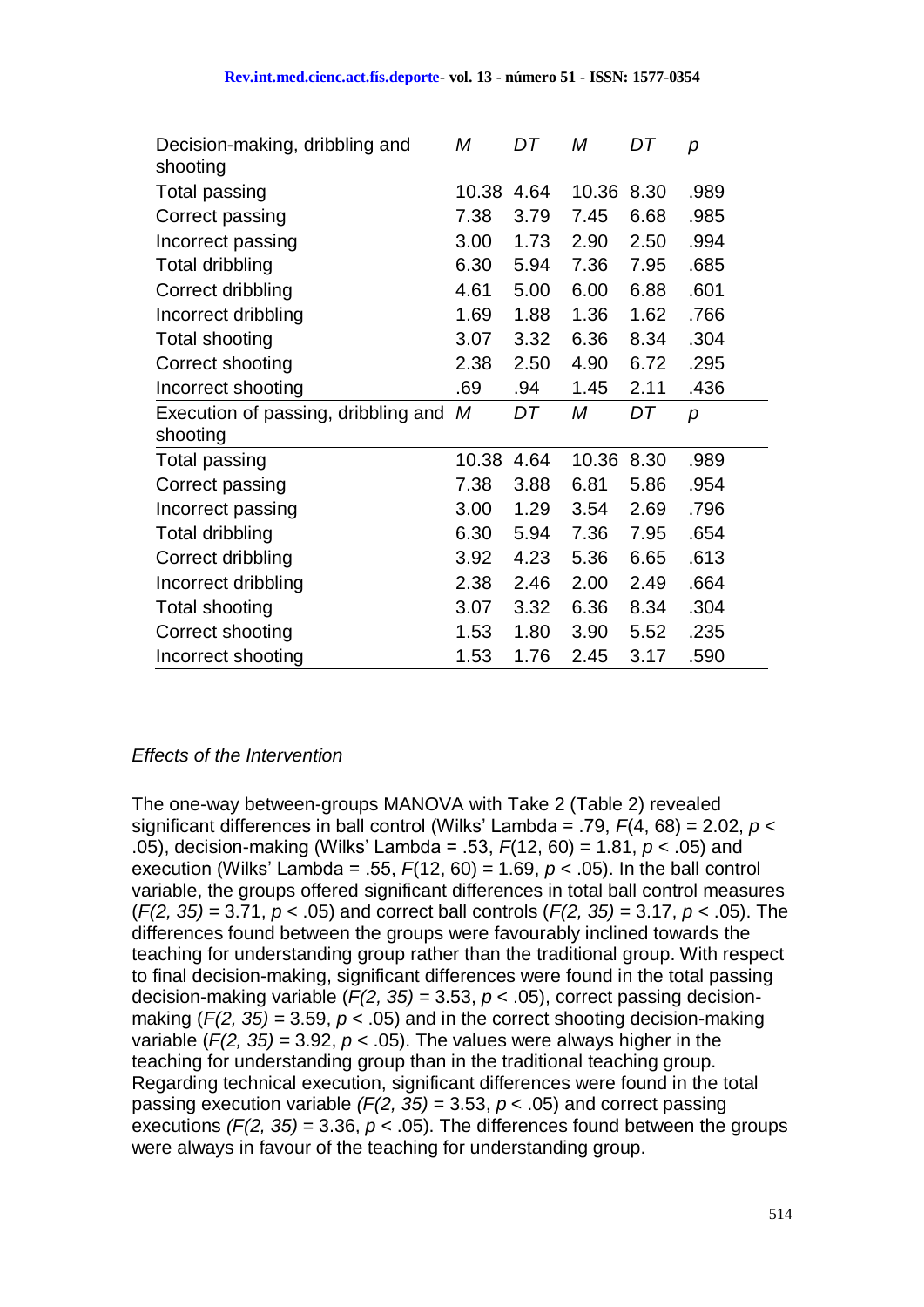|                                                 | <b>Understandin Traditional</b> |      |       |      |                |
|-------------------------------------------------|---------------------------------|------|-------|------|----------------|
|                                                 | g                               |      |       |      |                |
| <b>Ball control</b>                             | $\overline{M}$                  | DT   | M     | DT   | p              |
| Total                                           | 17.61                           | 9.52 | 10.54 | 5.55 | .034           |
| On target shots                                 | 16.30                           | 9.96 | 9.72  | 5.69 | .050           |
| Incorrect control                               | 1.30                            | 1.31 | .81   | 1.53 | .666           |
| Decision-making, dribbling and<br>shooting      | M                               | DT   | M     | DT   | p              |
| <b>Total passing</b>                            | 11.69                           | 7.56 | 7.36  | 4.27 | .040           |
| Correct passing                                 | 9.00                            | 6.15 | 5.36  | 3.35 | .038           |
| Incorrect passing                               | 2.69                            | 2.01 | 2.00  | 1.89 | .248           |
| <b>Total dribbling</b>                          | 8.69                            | 7.28 | 6.81  | 5.86 | .699           |
| Correct dribbling                               | 7.23                            | 6.82 | 4.27  | 4.69 | .402           |
| Incorrect dribbling                             | 1.46                            | 1.33 | 2.54  | 1.80 | .301           |
| <b>Total shooting</b>                           | 6.69                            | 4.30 | 3.54  | 2.97 | .212           |
| Correct shooting                                | 5.23                            | 3.78 | 1.90  | 2.84 | .029           |
| Incorrect shooting                              | 1.46                            | 1.05 | 1.63  | 1.43 | .947           |
| Execution of passing, dribbling and<br>shooting | M                               | DT   | М     | DT   | $\overline{p}$ |
| <b>Total passing</b>                            | 11.69                           | 7.56 | 7.36  | 4.27 | .040           |
| Correct passing                                 | 8.23                            | 5.67 | 5.09  | 2.91 | .046           |
| Incorrect passing                               | 3.46                            | 2.53 | 2.27  | 2.05 | .162           |
| <b>Total dribbling</b>                          | 8.69                            | 7.28 | 6.81  | 5.86 | .699           |
| Correct dribbling                               | 7.30                            | 6.83 | 4.45  | 4.94 | .465           |
| Incorrect dribbling                             | 1.38                            | 1.38 | 2.36  | 1.68 | .301           |
| <b>Total shooting</b>                           | 6.69                            | 4.30 | 3.54  | 2.97 | .121           |
| Correct shooting                                | 3.38                            | 3.20 | 1.54  | 2.11 | .228           |
| Incorrect shooting                              | 3.30                            | 1.75 | 2.00  | 1.78 | .180           |

**Table 2.** *Mean, Standard Deviation and P-value of the Variables of Ball control, Execution and Decision-making, Dribbling and Shooting in Final Observation.*

## **DISCUSSION**

The purpose of this study was to establish a comparative analysis of the effects caused in coaching basketball using an understanding methodology and a traditional one, on ball control, decision-making and passing, dribbling and shooting execution. Some authors suggest that more ball control leads to better performance in later decision-making (French, Werner, Rink et al., 1996; French, Werner, Taylor et al., 1996; Turner & Martinek, 1992, 1999). Initially, in the first observation of the actual game played, there were no significant differences between the research groups in the ball control variables. After the intervention, significant differences were attained in favour of the group based on teaching for understanding in the total ball control and correct ball control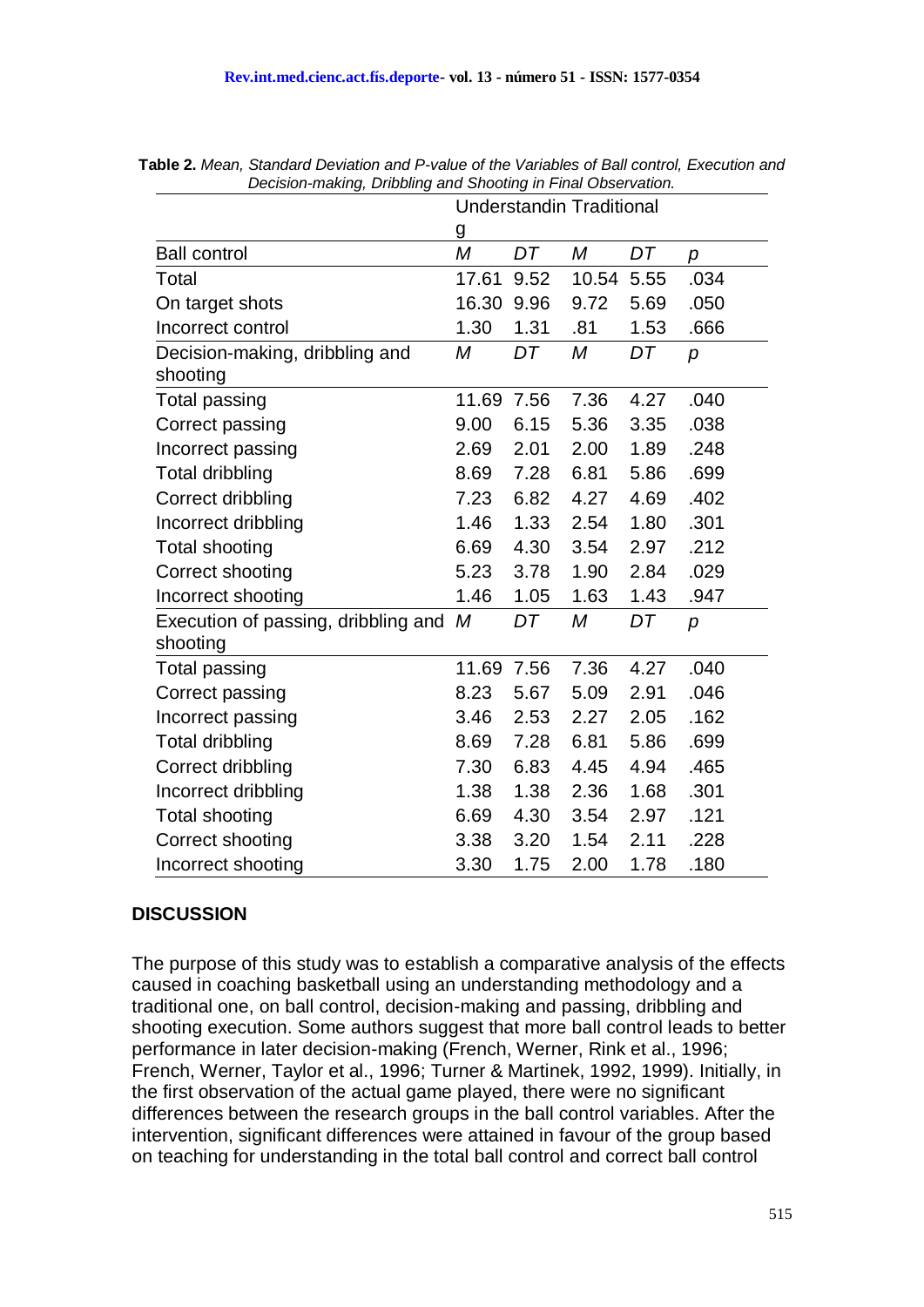variables. Furthermore, this same group made more progress in its percentage of baskets, whilst the traditional group's values were the same as its initial ones. Due to the results obtained in ball control in an actual game, our conclusions coincide with the idea put forward by other authors (French, Werner, Rink et al., 1996; French, Werner, Taylor et al., 1996; García & Ruiz, 2003; Turner & Martinek, 1992, 1999), where the tactic-orientated group has more and better ball control and has better performance in decision-making.

As with other studies, (Allison & Thorpe, 1997; Gabrielle & Maxwell, 1995; Mitchell et al., 1995; Stuart & Thorpe, 1997; Turner & Martinek, 1995), we found there are significant differences in (total and correct) passing decision-making and correct shooting decision-making in favour of the group focused on teaching for understanding. Previous research in which the same measurement instrument was used (García & Ruiz, 2003; Turner, 1996; Turner & Martinek, 1999) shows that the trend is always in favour of the group focused on teaching for understanding when making decisions in the various variables analysed, although, on the other hand, this trend does not usually indicate major differences between the groups (Mitchell et al., 1995), or they are only significant in an isolated aspect (Turner & Martinek, 1999). In other similar research, differences concerning decision-making were not sufficiently evidenced when such intervention programmes lasted less than three months (Méndez, 1999). In any event, some experiences did not find any significant differences between the decisions made by one or the other group (French, Werner, Rink et al., 1996; García & Ruiz, 2003; McPherson & French, 1991; Rink, French, & Werner, 1991; Turner & Martinek, 1992).

After the intervention period, significant differences were found in total pass execution and correct pass execution in favour of the group focused on teaching for understanding compared with the group focused on traditional teaching. Up to the age of eleven or twelve, our capacity for learning is global, and analytical learning experiences have an added difficulty, so, unlike other research in older players (French, Werner, Taylor et al., 1996; Turner, 1993, Turner & Martinek, 1992, 1995), this expected equality in technical execution in an actual game situation becomes more difficult. In this respect, the technical contents were never worked on directly in the teaching for understanding group, but it seems that they were developed as a need to respond to problems faced when playing. According to Devís and Sánchez (1996), although there is an emphasis on progress from tactics to technique, *"from why to what"*, this does not mean that technique is ignored. As some authors point out (Cárdenas, 2003; Castejón & López, 2003; Read, 1988), this is a model that integrates technique whilst modified games are being played, and momentarily pays particular attention to a fundamental aspect to continue with the game. Therefore, it is observed that the teaching for understanding group progresses more in variables related to the execution of technical contents in an actual game. This trend in favour of the teaching for understanding group in game execution can also be seen in other research in the passing execution variable (Gabrielle & Maxwell, 1995; Turner & Martinek, 1999).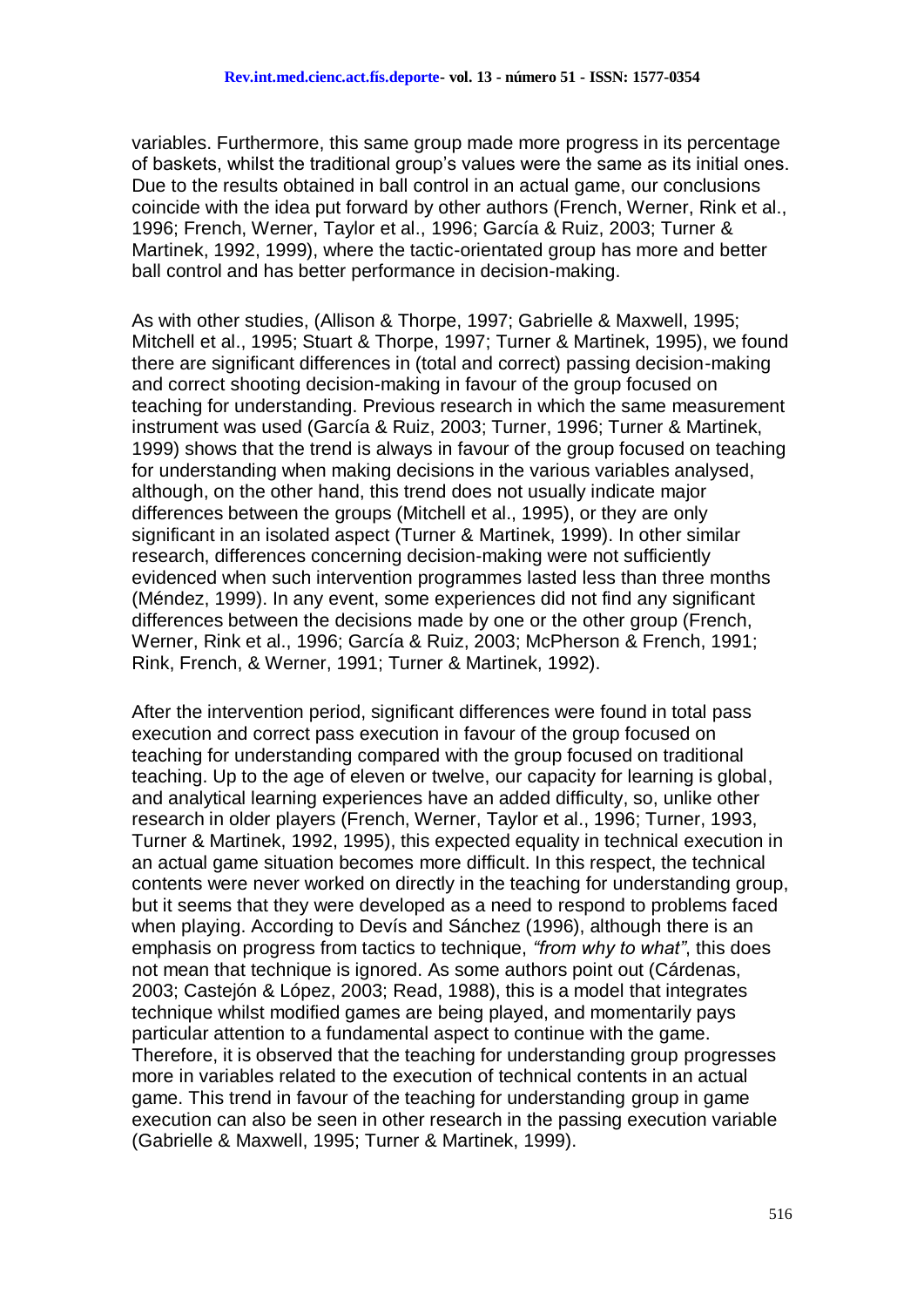Research of this kind, as we have pointed out before, is very complex and does not manage to explain all the processes that occur due to the great difficulty in controlling the variables and their interrelation (Rink, French & Graham, 1996). The participants in this study, players aged between 8 and 11, have some biological and psychological maturation processes typical of their age, and it may be difficult to extrapolate the results of similar studies with different age groups. Procedural knowledge can affect speed in decision-making and condition later actions, so it may be interesting to focus studies on other age levels and other team games, with more possibilities of conducting longitudinal studies and being able to verify procedural changes over a longer period of time. Therefore, the field of study needs to be extended to technique, tactics and attack and defence actions, with an analysis in actual game situations. The challenge for the future is to find a study model and an instrument of technical and tactical ability that can be applied to various populations and learning stages.

The main conclusions are that, after the intervention of 30 sessions, significant differences were perceived in favour of the teaching for understanding group in the variables of ball control and accurate ball controls. The understanding group made the most progress in its on target shooting percentage and experienced better performance in decision-making. There is a tendency in favour of the group oriented towards teaching for understanding when making decisions on the different variables analysed, although without significant differences between groups.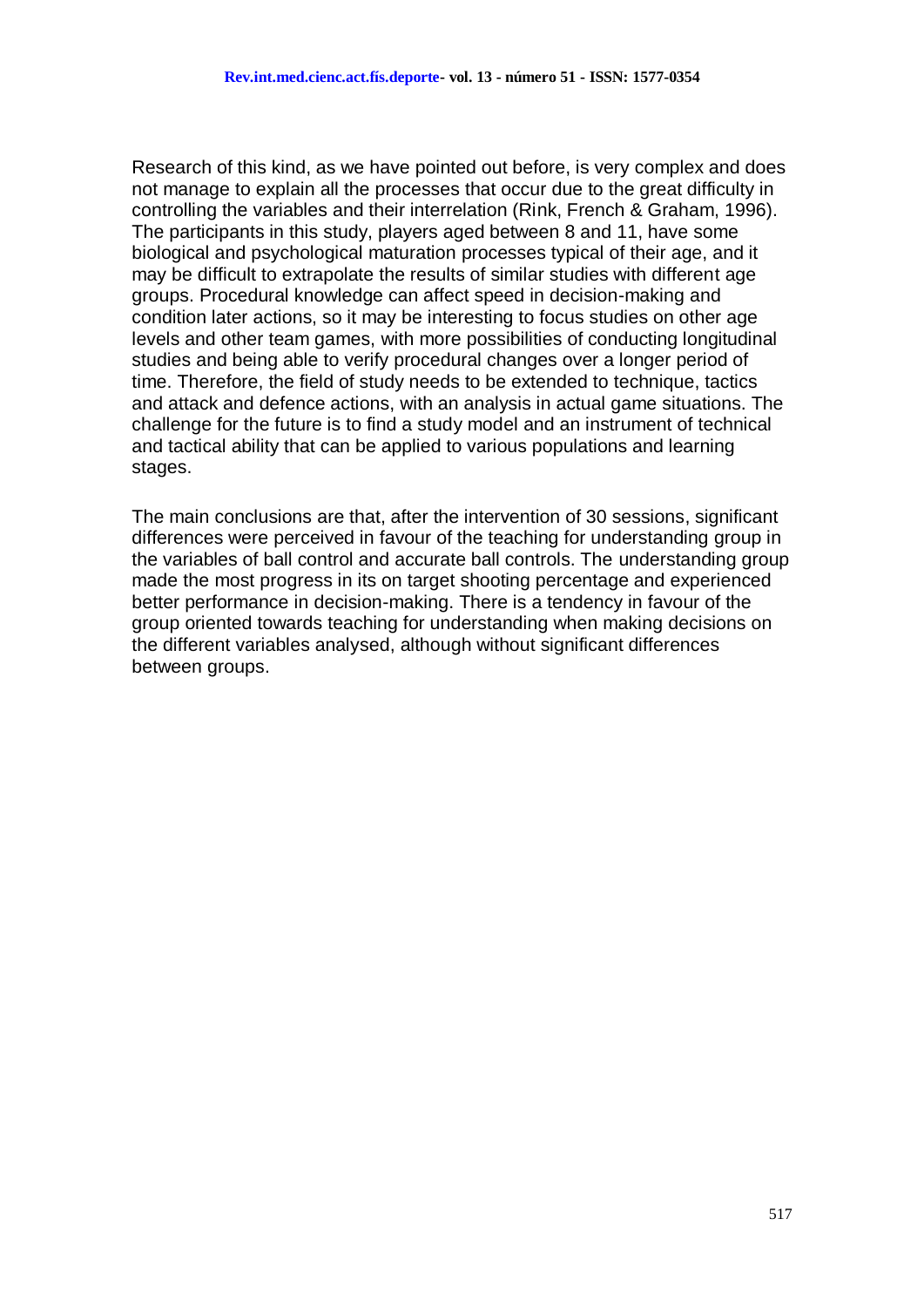#### **REFERENCES**

Allison, S., y Thorpe, R. (1997). A comparison of the effectiveness of two approaches to teaching games with Physical education. A skill approach versus a Games for Understanding approach. *The British Journal of Physical Education, Autumn*, 9-13.

Australian Sports Commission. (1999). *Game Sense Card*. Canberra: ASC.

- Australian Sports Commission. (2005). *Active after-school communities-Community coach training program*. Canberra: ASC.
- Bailey, L., y Almond, L. (1983). Creating change: By creating games? En L. Spackman (Ed.), *Teaching games for understanding* (pp. 56-59). Cheltenham, England: The College of St. Paul and St. Mary.
- Blomqvist, M., Luhtanen, P., y Laakso, L. (2001). Comparison of two types of instruction in bádminton. *European Journal of Physical Education, 6*, 139- 155.
- Brooker, R., Kirk, D., Braiuka, S., y Bransgrove, A. (2000). Implementing a game sense approach to teaching junior high school basketball in a naturalistic setting. *European Physical Education Review, 6*(I), 7-26.
- Bunker, D., y Thorpe, R. (1982). A model for the teaching of games in secondary schools. *Bulletin of Physical Education, 18(1)*, 5-8.
- Butler, J., Griffin, L., Lombardo, B. y Nastasi, R. (Ed.). (2003). *Teaching Games for Understanding in Physical Education and Sport*. Reston (VA): NASPE.
- Cárdenas, D. (2003). El proceso de formación táctica colectiva desde una perspectiva constructivista. En A. López, C. Jiménez y R. Aguado (Eds.), *Didáctica del baloncesto en las etapas de formación* (pp.179-209). Madrid: Fundación Real Madrid-INEF.
- Castejón, F. J., y López, V. (2003). El tratamiento de la táctica en la enseñanza del baloncesto. En A. López, C. Jiménez, y R. Aguado (Eds.), *Curso de didáctica del baloncesto en las etapas de iniciación* (pp. 210-221). Madrid: INEF.
- Chandler, T., y Mitchell, S. (1991). Reflections on models of games education. *Journal of Physical Education, Recreation and Dance*, *61 (6)*, 19-21.
- De la Vega, R., Del Valle, S., Maldonado, A., y Moreno, A. (2008). Una nueva herramienta para la comprensión táctica del fútbol. *Revista Internacional de Medicina y Ciencias de la Actividad Física y el Deporte. 8, 30,* 130- 145. Tomado el 2 de junio de 2008 en

[http://cdeporte.rediris.es/revista/revista30/arttactica72.htm.](http://cdeporte.rediris.es/revista/revista30/arttactica72.htm)

- Devís, J., y Sánchez, R. (1996). Modelos iniciales y alternativos de la enseñanza deportiva. En J. A. Moreno y P. L. Rodríguez (Eds.), *Aprendizaje deportivo* (pp. 159-181). Murcia: Universidad de Murcia.
- Doods, P., Griffin, L. L., y Placek. (2001). A selected review of the literature on development of learners´ domain-specific knowledge. *Journal of Teaching in Physical Education*, *20*, 301-313.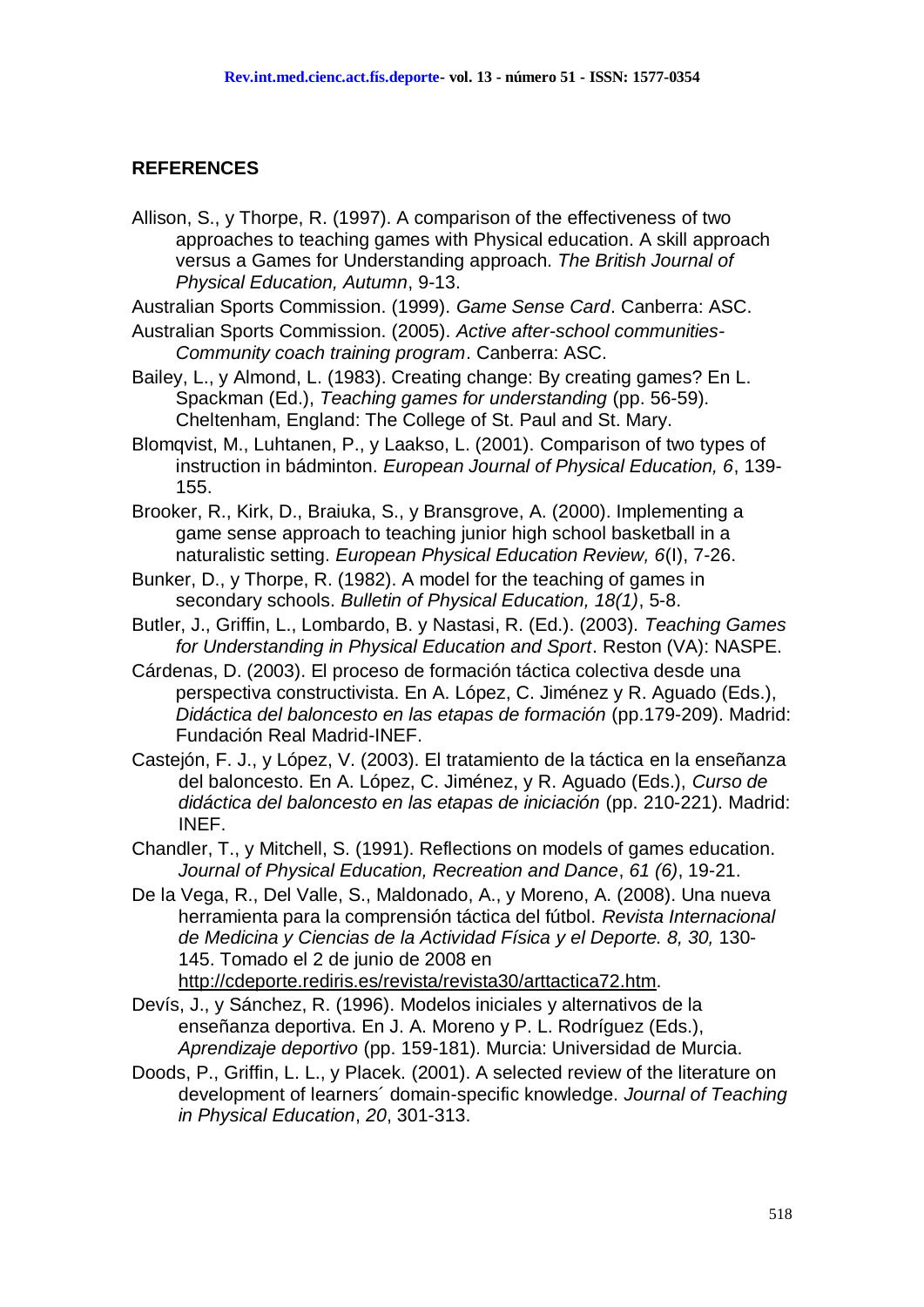- French, K. E., y Thomas, J. R. (1987). The relations of knowledge development to children´s basketball performance. *Journal of Sport Psychology, 9*, 15- 32.
- French, K. E., Werner, P., Rink, J., Taylor, K., y Hussey, K. (1996). The effects of a 3-week unit of tactical, skill, or combined tactical and skill instruction on badminton performance of ninth-grade students. *Journal of Teaching in Physical Education*, *15*, 418-438.
- French, K. E., Werner, P., Taylor, K., Hussey, K., y Jones, J. (1996). The effects of a 6-week unit of tactical, skill, or combined tactical and skill instruction on badminton performance of ninth-grade students. *Journal of Teaching in Physical Education*, *15*, 439-463.
- Gabrielle, T., y Maxwell, T. (1995). Direct versus Indirect Methods of squash instruction. *Research Quaterly for Exercice and Sport*, *66*, 3-63.
- García, J. A., y Ruiz, L. M. (2003). Análisis comparativo de dos modelos de intervención en el aprendizaje del balonmano*. Revista de Psicología del Deporte*, *12*(1), 55-66.
- Graham, K. C., French, K. E., y Woods, A. M. (1993). Observing and interpreting teaching-learning processes: Novice PETE students, experienced PETE students, and expert teacher educators. *Journal of Teaching in Physical Education, 13,* 46-61.
- Goudas, M., Biddle, S. J. H., Fox, K. R., y Underwood, M. (1995). It ain't what you do, it's the way that you do it! Teaching style affects children motivation in track and field lessons. *The Sport Psychologist*, *9,* 254-264.
- Griffin, L. L., y Butler, J. I. (Eds.). (2005). *Teaching games for understanding: Theory, research and practice*. Champaign, IL: Human Kinetics.
- Griffin, L. L., Oslin, J. L., y Mitchell, S. A. (1995). An analysis of two instructional approaches to teaching net games. *Research Quarterly for Exercise and Sport*, *66* (Suppl.); A-64.
- Harrison, J. M., Blackmore, C. L., Richards, R. P., Oliver, J., Wilkinson, C., y Fellingham, G. W. (1998). The effects of two instructional models -tactical and skill teaching- on skill development, knowledge, self-efficacy, game play and student perceptions in volleyball. *Research Quarterly for Exercise and Sport*, March supplement: A-93-94.
- Hastie, P. A. (1998). Skill and tactical development during a sport education season. *Research Quaterly for Exercise and Sport, 69*(4), 368-379.
- Hopper, T., y Kruisselbrink, D. (2001). Teaching Games for Understanding: What does it look like and how does it influence student skill acquisition and game performance? *Journal of Teaching Physical Education*. *12*, 2- 29.
- Iglesias, D. (2006). *Efecto de un protocolo de supervisión reflexiva sobre el conocimiento procedimental, la toma de decisiones y la ejecución, en jugadores jóvenes de baloncesto*. Tesis doctoral. Universidad de Extremadura.
- Iglesias, D., Cárdenas, D., y Alarcón, F. (2007). La comunicación durante la intervención didáctica del entrenador. Consideraciones para el desarrollo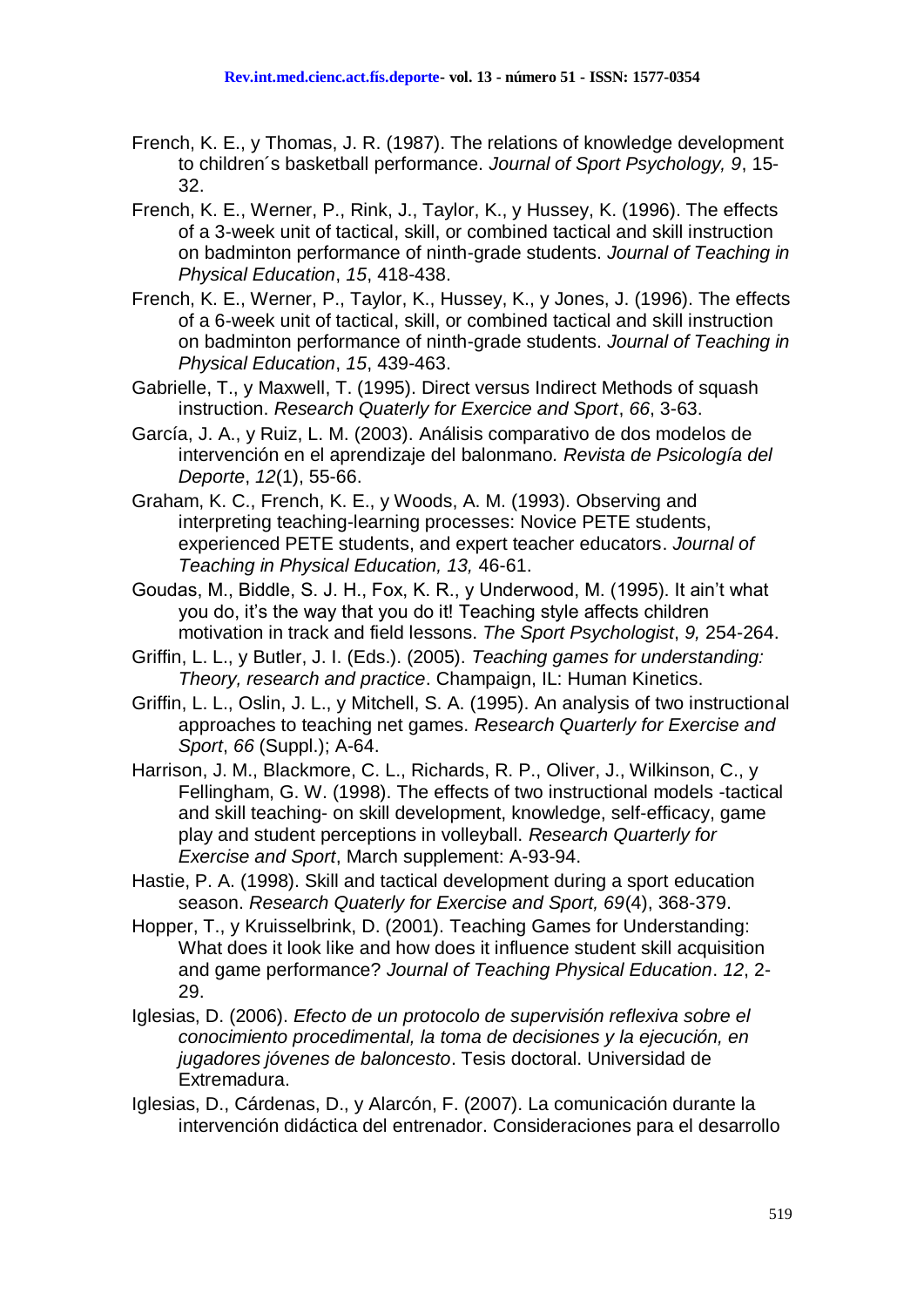del conocimiento táctico y la mejora en la toma de decisiones en baloncesto. *Cultura, Ciencia y Deporte*, *3 (7)*, 43-50.

- Iglesias, D., Moreno, M. P., Santos-Rosa, E. M., Cervelló, E., y Del Villar, F. (2005). Cognitive expertise in sport: Relationship between procedural knowledge, experience and performance in youth basketball. *Journal of Human Movement Studies, 49*, 65-76.
- Jiménez, A. C., y Ruiz, L. M. (2006). Análisis de las tomas de decisión en la fase de ataque de las jugadoras aleros de baloncesto. *Revista Internacional de Ciencias del Deporte, 4(2),* 26-46. Tomado el 15 de septiembre de 2008 en http://www.cafyd.com/REVISTA/art3n4a06.pdf
- [Kermarrec,](http://www.humankinetics.com/JTPE/viewbio.cfm?jid=3ss8Zde7xgTvdf4gd2hDtgd4paqqD6Rsj677HHLdeM7vR&auid=6362801&site=3ss8Zde7xgTvdf4gd2hDtgd4paqqD6Rsj677HHLdeM7vR) G., [Todorovich,](http://www.humankinetics.com/JTPE/viewbio.cfm?jid=TJFND7rac82ANyzg4yCFAq8vm72pGgwVu6DU4F4Q8Ty2Kb&auid=8149860&site=TJFND7rac82ANyzg4yCFAq8vm72pGgwVu6DU4F4Q8Ty2Kb) J., y [Fleming,](http://www.humankinetics.com/JTPE/viewbio.cfm?jid=ejF7b3g4X6jPXm3NR4qNPGD4sjJY224482TFgwNEbfxDEhy42&auid=9372948&site=ejF7b3g4X6jPXm3NR4qNPGD4sjJY224482TFgwNEbfxDEhy42) D. (2004). An investigation of the selfregulation components students employ in the physical education setting. *Journal of Teaching in Physical Education, 23*, 123-142.
- Launder, G. (2001). *Play practice: The games approach to teaching and coaching sports*. Illinois: Human Kinetics.
- Lawton, J. (1989). Comparison of two teaching methods in games. *Bulletin of Physical Education*, 25 (1), 35-38.
- Light, R. (2003). The joy of learning: Emotion and learning in games through TGfU. *Journal of Physical Education New Zealand, 36(1),* 93-99.
- Light, R., Fawns, R. (2003). Knowing the game: integrating speech and action in games teaching through TGfU. *Quest, 55*, 161-176.
- McMorris, T. (1998). Teaching games for understanding to the knowledge of skill acquisition from a motor learning perspective. *European Journal of Physical Education*, *3 (1)*, 65-75.
- McPherson, S. L., y French, K. E. (1991). Changes in cognitive strategies and motor skill in tennis. *Journal of Sport and Exercise Psychology*, *13*, 26-41.
- McPherson, S. L., y Kernodle, M. W. (2003). Tactics, the neglected attribute of expertise: problem representations an performance skills in tennis. En J. L. Starkes y K. A. Ericsson (Eds.), *Expert performance in sports: Advances in research on sport expertise* (pp. 137-167). Champaign, IL.: Human Kinetics.
- McPherson, S. L., y Thomas, J. R. (1989). Relation of knowledge and performance in boys´ tennis: age and expertise. *Journal of Experimental Child Psychology*, *48*, 190-211.
- Méndez, A. (1999). *Análisis comparativo de las técnicas de enseñanza en la iniciación a dos deportes de invasión: el floorball patines y el baloncesto*. Tesis doctoral. Universidad de Granada y Universidad de Oviedo.
- Méndez, A. (2005). *Técnicas de enseñanza en la iniciación al baloncesto*. Barcelona: Inde.
- Mitchell, S. A., Griffin, L., y Oslin, J. (1995). An analysis of two instructional approaches to teaching invasion games. *Research Quarterly for Exercise and Sport*, *66*, 31-65.
- Morgan, K., Kingston, K., y Sproule, J. (2005). Effects of different teaching styles on the teacher behaviours that influence motivational climate and pupils´motivation in physical education. *European Physical Education Review, II(3)*, 257-285.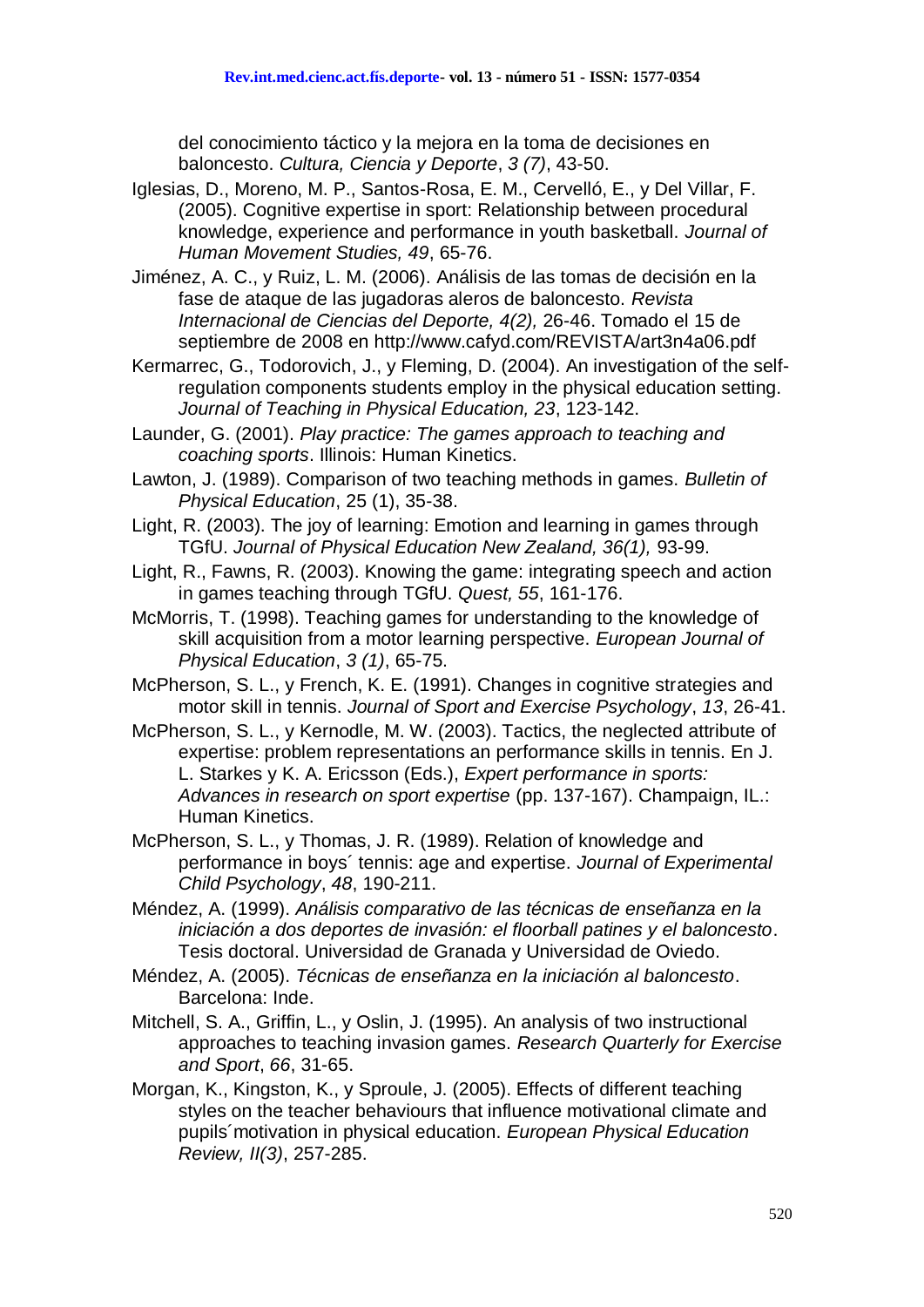- Rink, J. E. (1996). Tactical and skill approaches to teaching sport and games: introduction. *Journal of Teaching in Physical Education*, *15*, 397-398.
- Rink, J. E. (2001). Investigating the assumptions of pedagogy. *Journal of Teaching in Physical Education*, *15*, 112-128.
- Rink, J. E., French, K. E., y Graham, K. C. (1996). Implications for practise and research. *Journal of Teaching in Physical Education, 15,* 490-502.
- Rink, J., French, K. E. y Werner, P. (1991) *Tactical awareness as the focus for ninth grade badminton*. Higher Education World Congress. Congreso Mundial de Atlanta. International Association for Physical Education (AIESEP). Georgia.
- Rink, J. E., French, K. E., y Tjeerdsma, B. (1996). Foundations for the learning and instruction of sport and games. *Journal of Teaching in Physical Education*, *15*, 399-417.
- Ruiz, L. M., y Arruza, J. (2005). *EL proceso de toma de decisiones en el deporte. Clave de la eficiencia y el rendimiento óptimo.* Barcelona: Paidós Ibérica.
- Smith R. E., Smoll, F. L., y Hunt, E. B. (1977). A system for the behavioral assessment of athletic coaches. *Research Quarterly, 48*, 401-407.
- Tallir, I., Musch, E., Lenoir, M., y Valcke, M. (2003). Assessment of game play in basketball. *Conferencia presentada en el 2nd International Conference for Sport and Understanding, Melbourne.*
- Thomas, K. T. (1994). The development of sport expertise: From leeds to MVP legend. *Quest*, *46*, 211-222.
- Thomas, K. T., y Thomas, J. R. (1994). Developing expertise in sport: The relation of knowledge and performance. *Internacional Journal of Sport Psychology, 25*, 295-312.
- Thorpe, R., Bunker, D., y Almond, L. (1986). *Rethinking games teaching*. Loughborough, U. K.: University of Tecnology, Departament of Physical Education and Sport Science.
- Turner, A. P. (1993). *A model for working with students with varying knowledge structures.* Paper presented at the annual meeting of the American Alliance for Health, Physical Education, Recreation and Dance, Washington, DC.
- Turner, A. P. (1996). Teaching for understanding: Myth or reality? *Journal of Physical Education, Recreation and Dance, 67(4)*, 46-48/55.
- Turner, A. P., y Martinek, T. J. (1992). A comparative analysis of two model for teaching games-technique approach and game-centered (tactical focus) approach. *Internacional Journal of Physical Education*, *29(4)*, 15-31.
- Turner, A. P., y Martinek, T. J. (1995). Teaching for understanding: a model for improving decision making during game play. *Quest*, *47(1)*, 44-63.
- Turner, A. P., y Martinek, T. J. (1999). An investigation into teaching games for understanding: Effects on skill, knowledge, and game play. *Research Quarterly for Excersice and Sport*, *70(3)*, 286-296.
- Webb, P., Pearson, P. (2008). *An integrated approach to teaching games for understanding (TGfU)*. Ponencia presentada en 1st Asia Pacific Sport in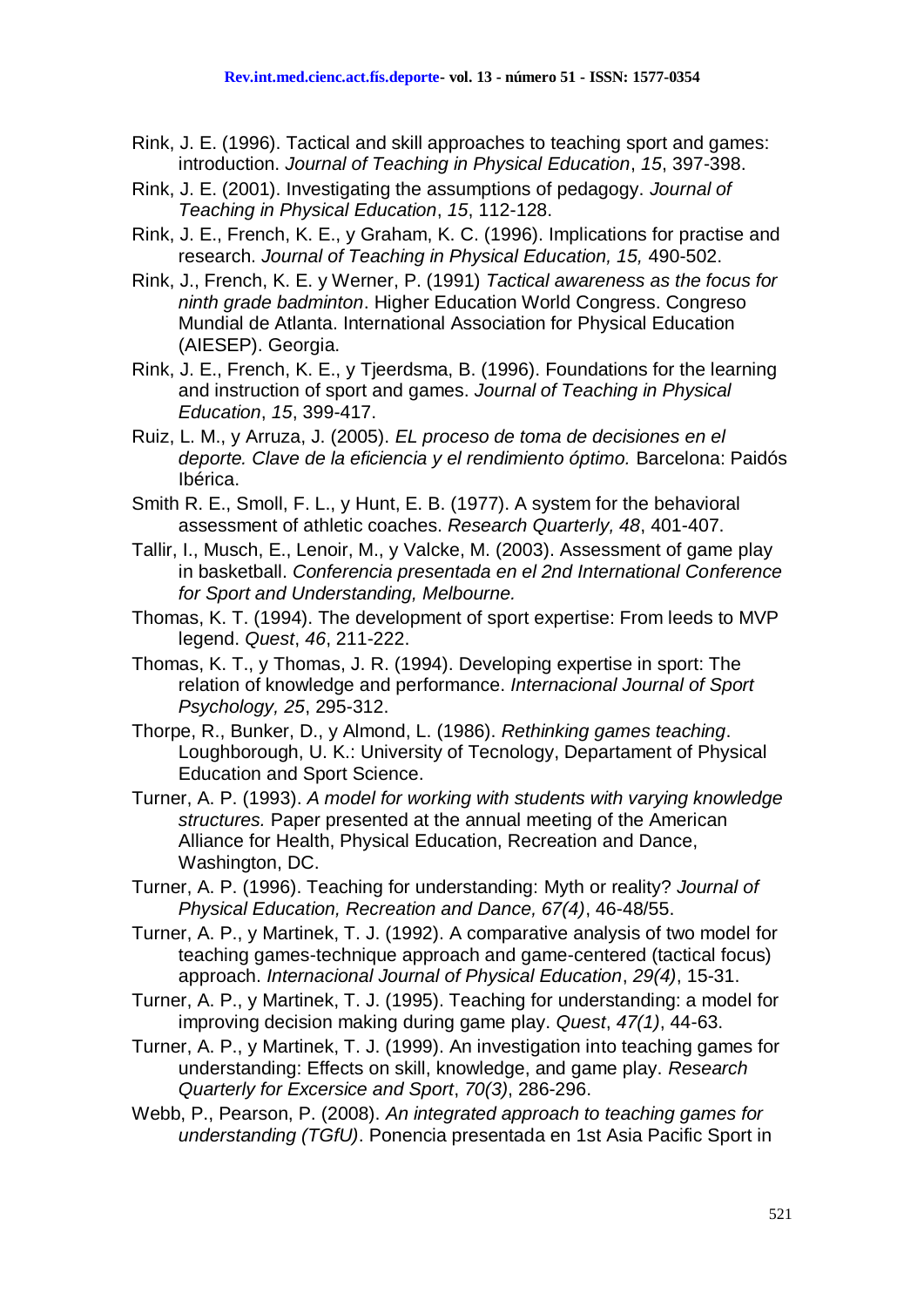Education Conference: Ngunyawaiendi Yerthoappendi Play to Educate, Adelaide, 21 January 2008. http://ro.uow.edu.au/edupapers/52

- Webb, P., Pearson, P., y Forrest, G. (2006). Teaching Games for Understanding (TGfU) in primary and secondary physical education. Ponencia presentada en ICHPER- SD International Conference for Health, Physical Education Recreation, Sport and Dance, 1st Oceanic Congress Wellington, New Zealand, 2006 (1-4 October).
- Wallhead, T. L., y Ntoumanis, N. (2004). Effects of a sport Education intervention on students motivational responses in physical education. *Journal of Teaching in Physical Education, 23*, 4-18.

**Número de citas totales / Total references:** 63 (100%) **Número de citas propias de la revista / Journal's own references:** 1 (1,59%)

**Rev.int.med.cienc.act.fís.deporte- vol. 13 - número 51 - ISSN: 1577-0354**